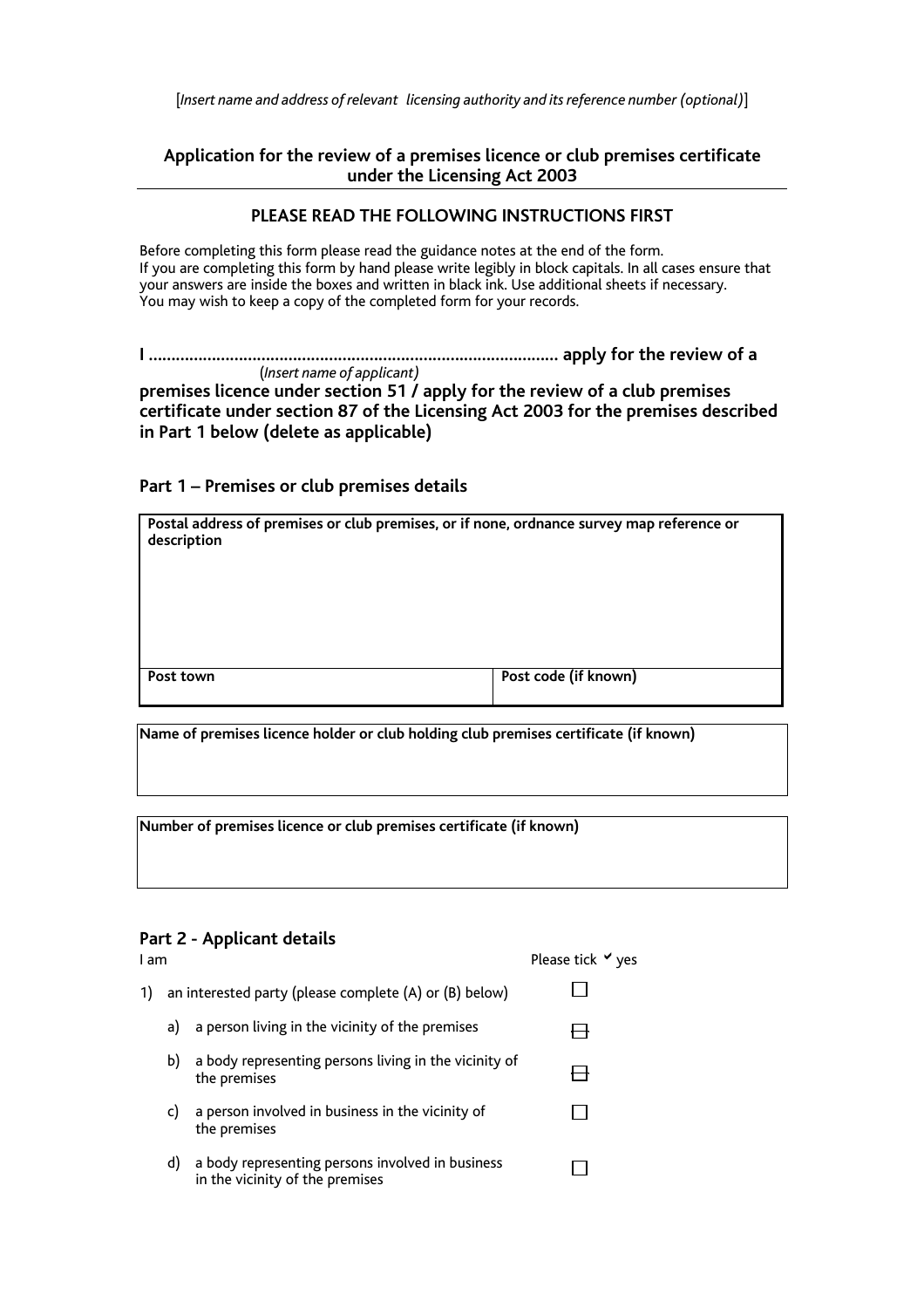| 2) a responsible authority (please complete (C) below)                                   |  |  |
|------------------------------------------------------------------------------------------|--|--|
| 3) a member of the club to which this application relates<br>(please complete (A) below) |  |  |
| (A) DETAILS OF INDIVIDUAL APPLICANT (fill in as applicable)                              |  |  |

| Mr<br>Surname                    | Mrs | Miss | Ms<br><b>First names</b> | Other title<br>(for example, Rev) |  |
|----------------------------------|-----|------|--------------------------|-----------------------------------|--|
|                                  |     |      |                          |                                   |  |
|                                  |     |      |                          | Please tick <b>V</b> yes          |  |
| I am 18 years old or over        |     |      |                          |                                   |  |
| <b>Current address</b>           |     |      |                          |                                   |  |
| <b>Post Town</b>                 |     |      | Postcode                 |                                   |  |
| Daytime contact telephone number |     |      |                          |                                   |  |
| E-mail address<br>(optional)     |     |      |                          |                                   |  |

# **(B) DETAILS OF OTHER APPLICANT**

| Name and address          |  |
|---------------------------|--|
|                           |  |
|                           |  |
|                           |  |
|                           |  |
|                           |  |
| Telephone number (if any) |  |
| E-mail (optional)         |  |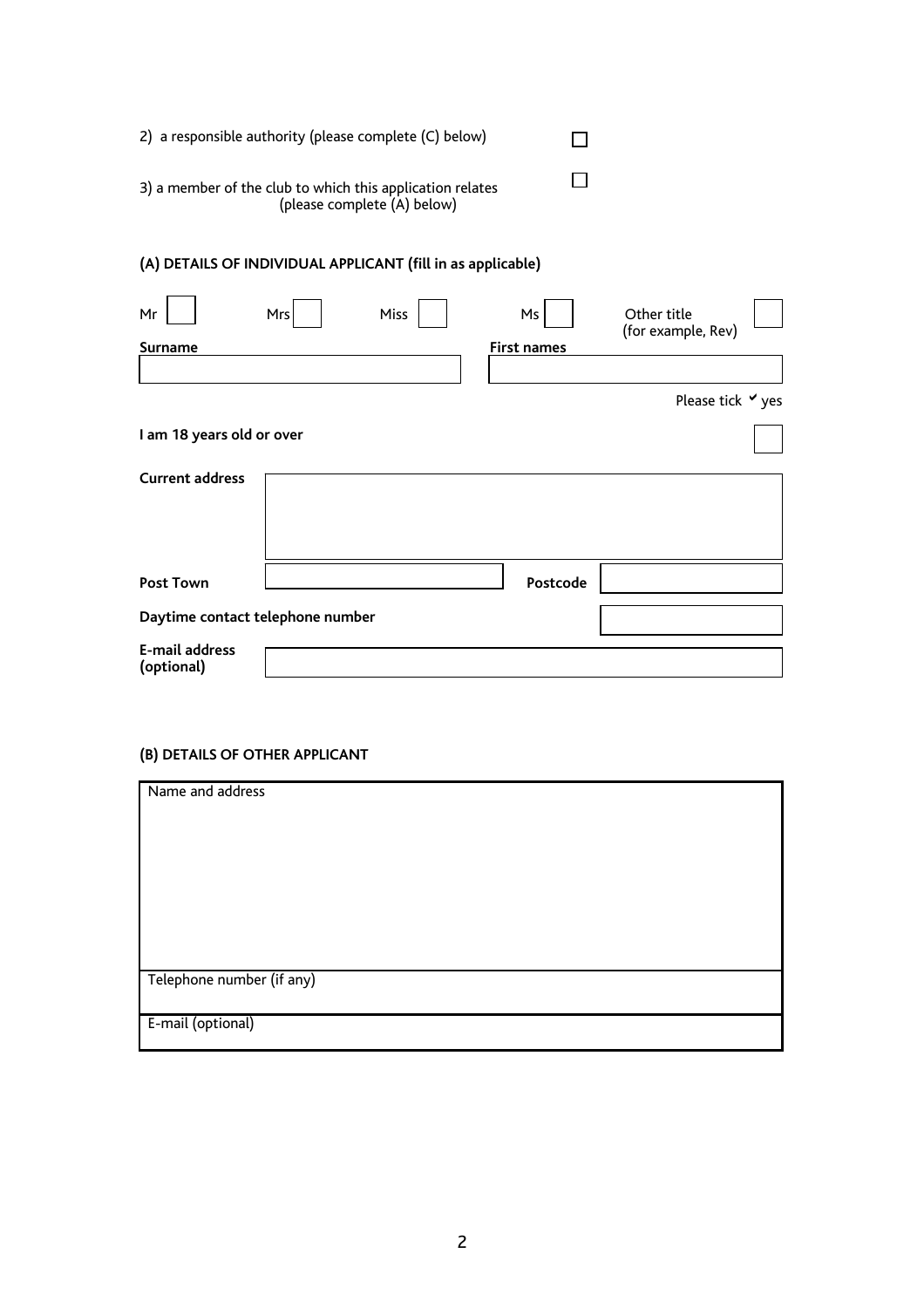#### **(C) DETAILS OF RESPONSIBLE AUTHORITY APPLICANT**

| Name and address          |
|---------------------------|
|                           |
|                           |
|                           |
|                           |
|                           |
|                           |
|                           |
|                           |
|                           |
|                           |
|                           |
|                           |
|                           |
|                           |
|                           |
|                           |
| Telephone number (if any) |
|                           |
|                           |
| E-mail (optional)         |
|                           |
|                           |
|                           |

## **This application to review relates to the following licensing objective(s)**

|                                         | Please tick one or more boxes Y |
|-----------------------------------------|---------------------------------|
| 1) the prevention of crime and disorder |                                 |
| 2) public safety                        |                                 |

- 3) the prevention of public nuisance
- 4) the protection of children from harm

| Please state the ground(s) for review (please read guidance note1) |  |
|--------------------------------------------------------------------|--|
|--------------------------------------------------------------------|--|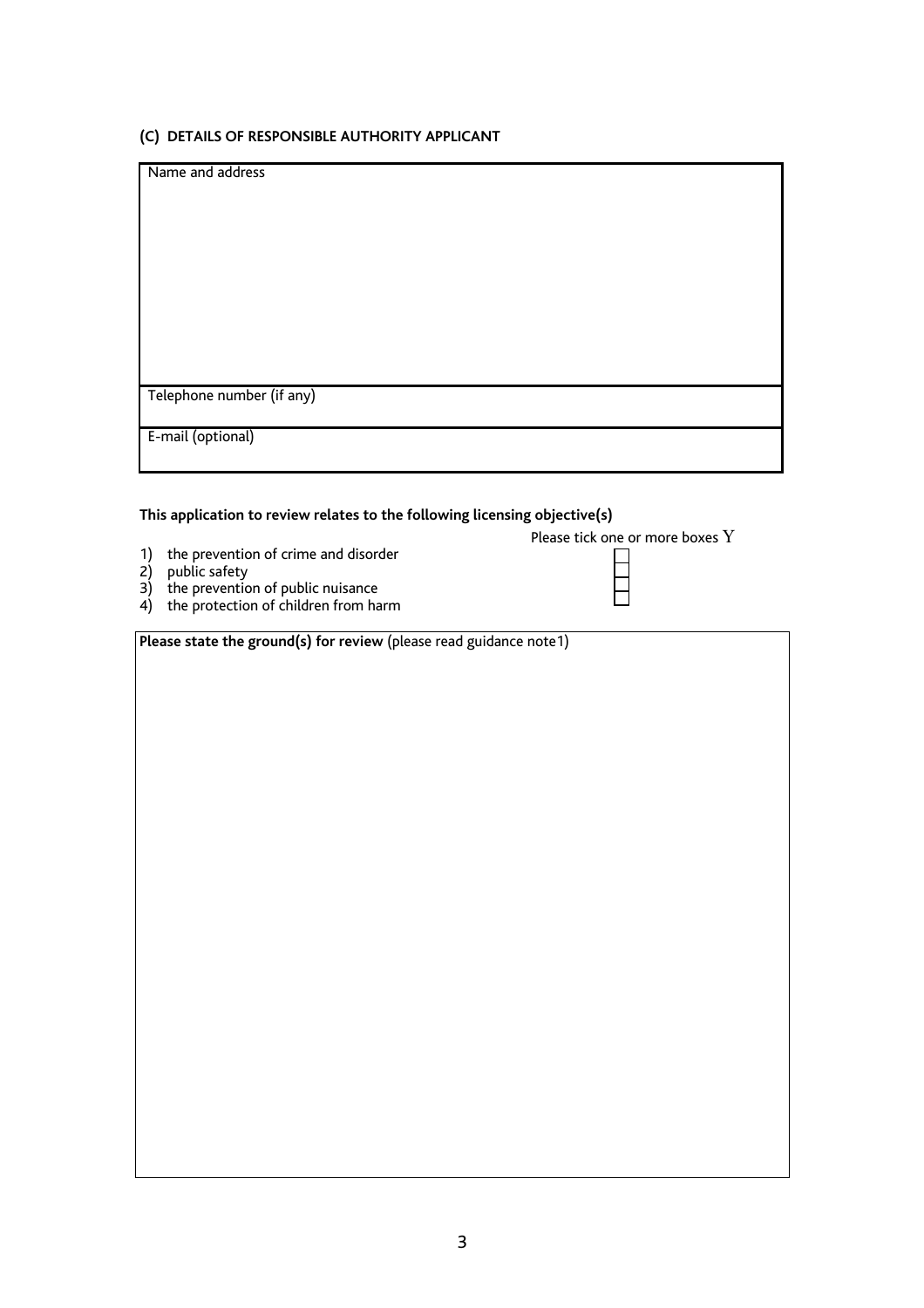**Please provide as much information as possible to support the application** (please read guidance note 2)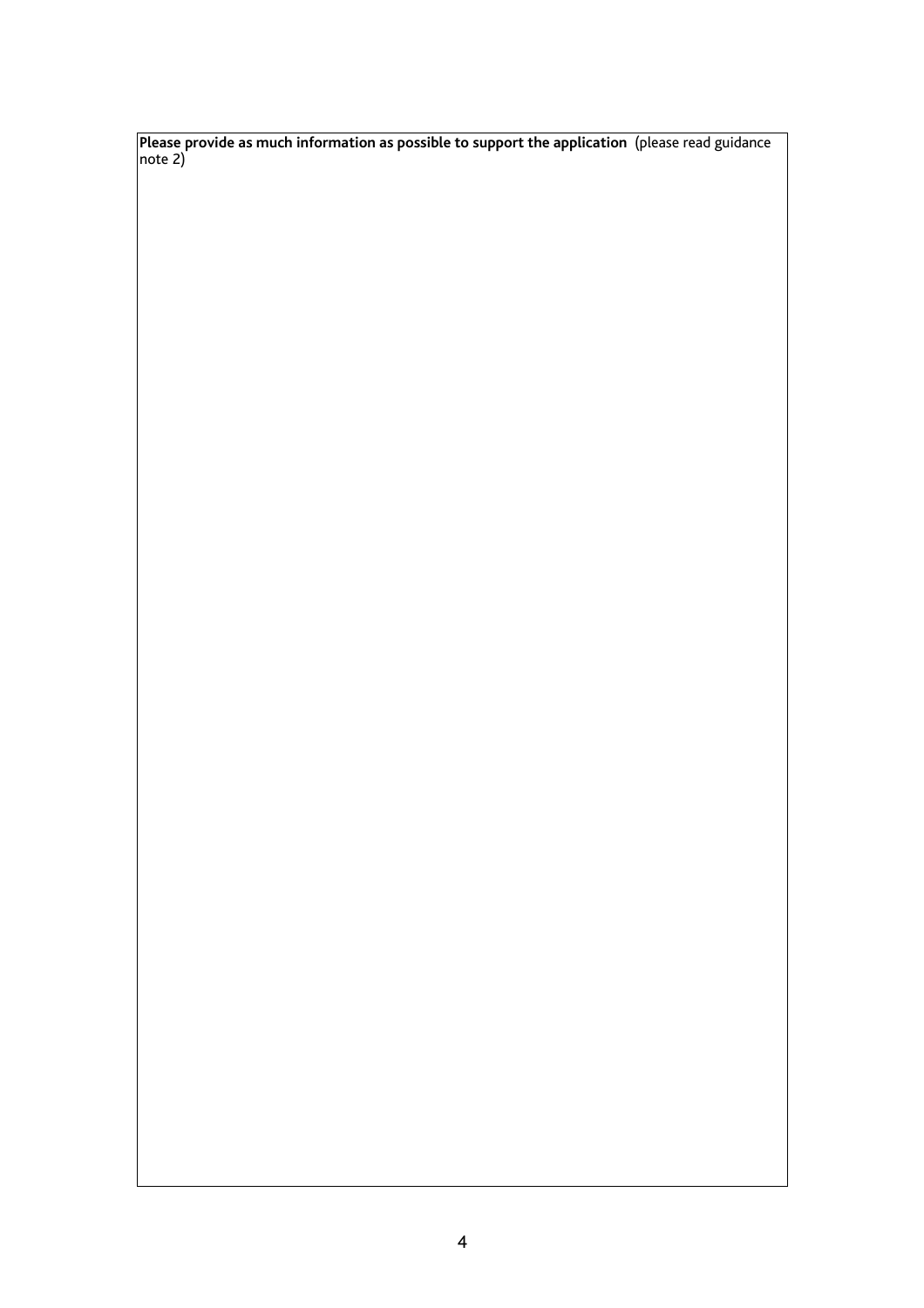| Have you made an application for review relating to this premises before |     |       | Please tick Y<br>yes |  |  |
|--------------------------------------------------------------------------|-----|-------|----------------------|--|--|
| If yes please state the date of that application                         | Dav | Month | Year                 |  |  |
|                                                                          |     |       |                      |  |  |

| If you have made representations before relating to this premises please state what they were and when you made them |  |  |  |
|----------------------------------------------------------------------------------------------------------------------|--|--|--|
|                                                                                                                      |  |  |  |
|                                                                                                                      |  |  |  |
|                                                                                                                      |  |  |  |
|                                                                                                                      |  |  |  |
|                                                                                                                      |  |  |  |
|                                                                                                                      |  |  |  |
|                                                                                                                      |  |  |  |
|                                                                                                                      |  |  |  |
|                                                                                                                      |  |  |  |
|                                                                                                                      |  |  |  |
|                                                                                                                      |  |  |  |
|                                                                                                                      |  |  |  |
|                                                                                                                      |  |  |  |
|                                                                                                                      |  |  |  |
|                                                                                                                      |  |  |  |
|                                                                                                                      |  |  |  |
|                                                                                                                      |  |  |  |
|                                                                                                                      |  |  |  |
|                                                                                                                      |  |  |  |